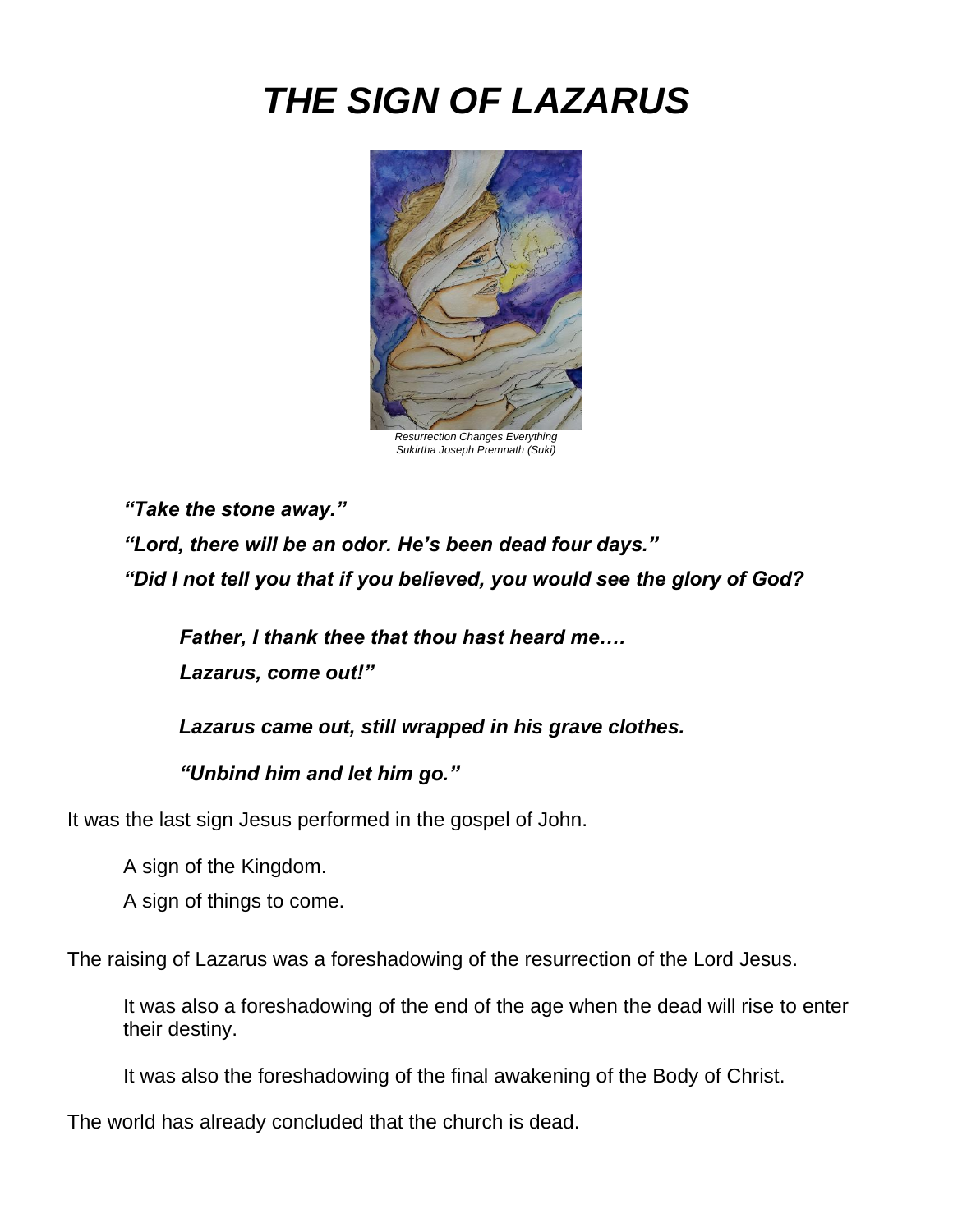*A few gullible souls still carry the banner of Christendom.* 

*They are whistling in the dark.*

*It is now the post-Christian era, according to the wise of this world*.

But the wisdom of this world is foolishness with God.

**"Take the stone away." "Lord, there will be an odor. He's been dead four days." "Did I not tell you that if you believed, you would see the glory of God?"**

From all appearances the church, like Lazarus, is dead and buried.

But wait!

The one who called Lazarus out of his tomb has a surprise for this world.

The Risen Lord is calling his church out of the tomb.

**Raising it from the dead.**

**Refining it with the fire of heaven.**

**Flooding it with resurrection life.**

The Lord of heaven and earth is doing this without our help.

So where do we fit in all this?

We do three things:

We recognize that we, along with countless believers, are like Lazarus in the tomb.

We answer when the Master says, "Come out!"

We shake off our grave clothes, and live by his power.

# **We recognize that we, along with countless believers, are like Lazarus in the tomb.**



Finding Release (study) Lauren Wright Pittman



*By Chris Powers*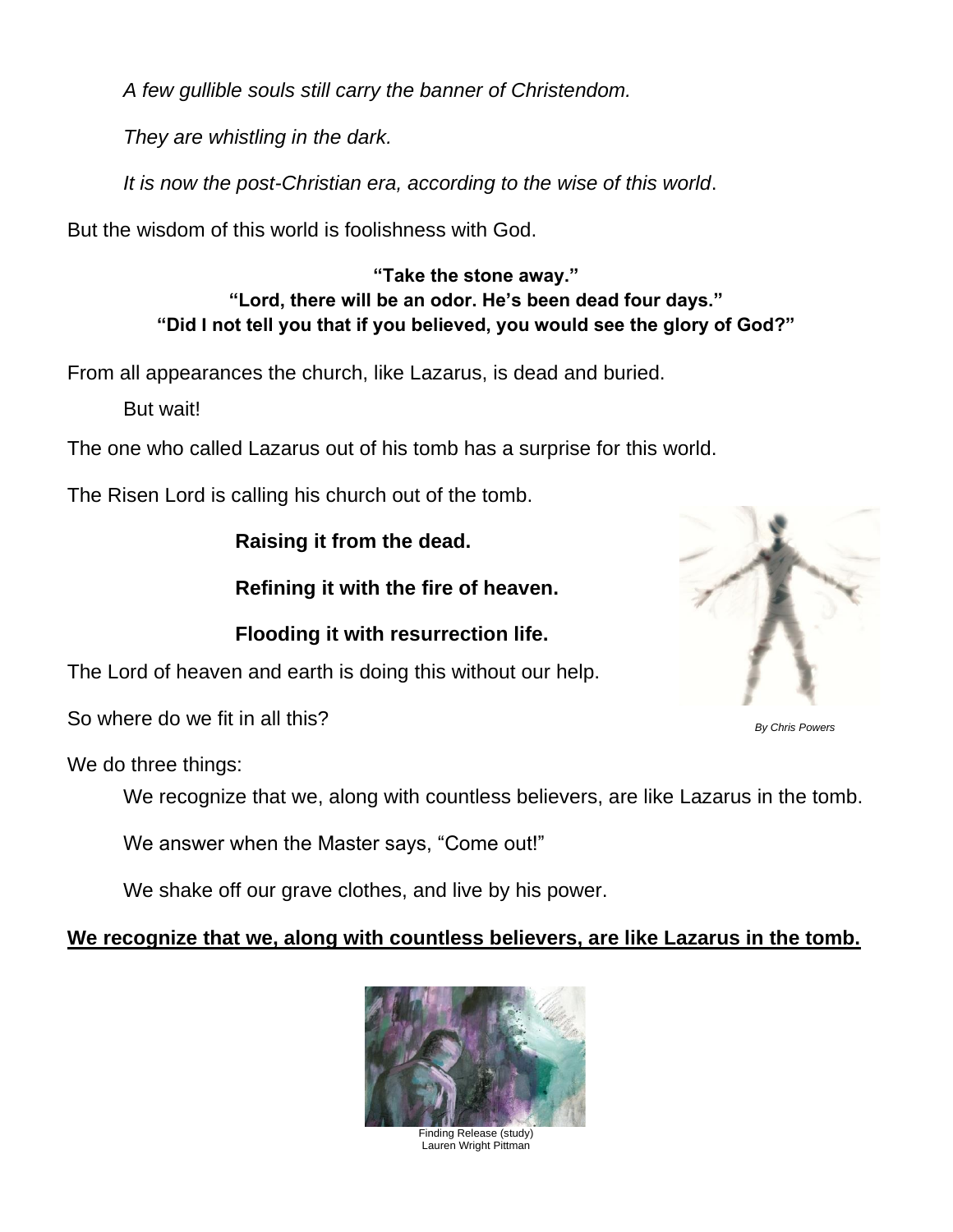We are not standing outside the tomb, waiting for Jesus to resurrect a dead church.

# **We are part of that dead church.**

Whether we belong to the hottest mega church in town, or the best house church in the western world, or a struggling main-line church in a bustling suburb, we are in that tomb with all the other stumbling saints.

# **We're part of the problem.**

We are as needy as any believer.

Like Lazarus, we cannot raise ourselves from the dead.

We need more than brains and money and "creative ideas".

## **We need a resurrection!**

When Jesus received word that Lazarus was deathly sick, he deliberately waited two more days. He waited until Lazarus was dead---beyond human help.

Likewise, the Lord has allowed the church to stumble and stagger and fumble and fall until it has reached a point where human tinkering is useless.

Jesus knew when it was time to go to Lazarus.

*"Our friend Laz'arus has fallen asleep, but I go to awake him out of sleep. "The disciples said to him, "Lord, if he has fallen asleep, he will recover." Now Jesus had spoken of his death, but they thought that he meant taking rest in sleep. Then Jesus told them plainly, "Laz'arus is dead; and for your sake I am glad that I was not there, so that you may believe. But let us go to him."*

*John 11*



**And Jesus knows when it's time to resurrect the church.**

Now that the church knows it's beyond human help, it is ready for a visit from the Master.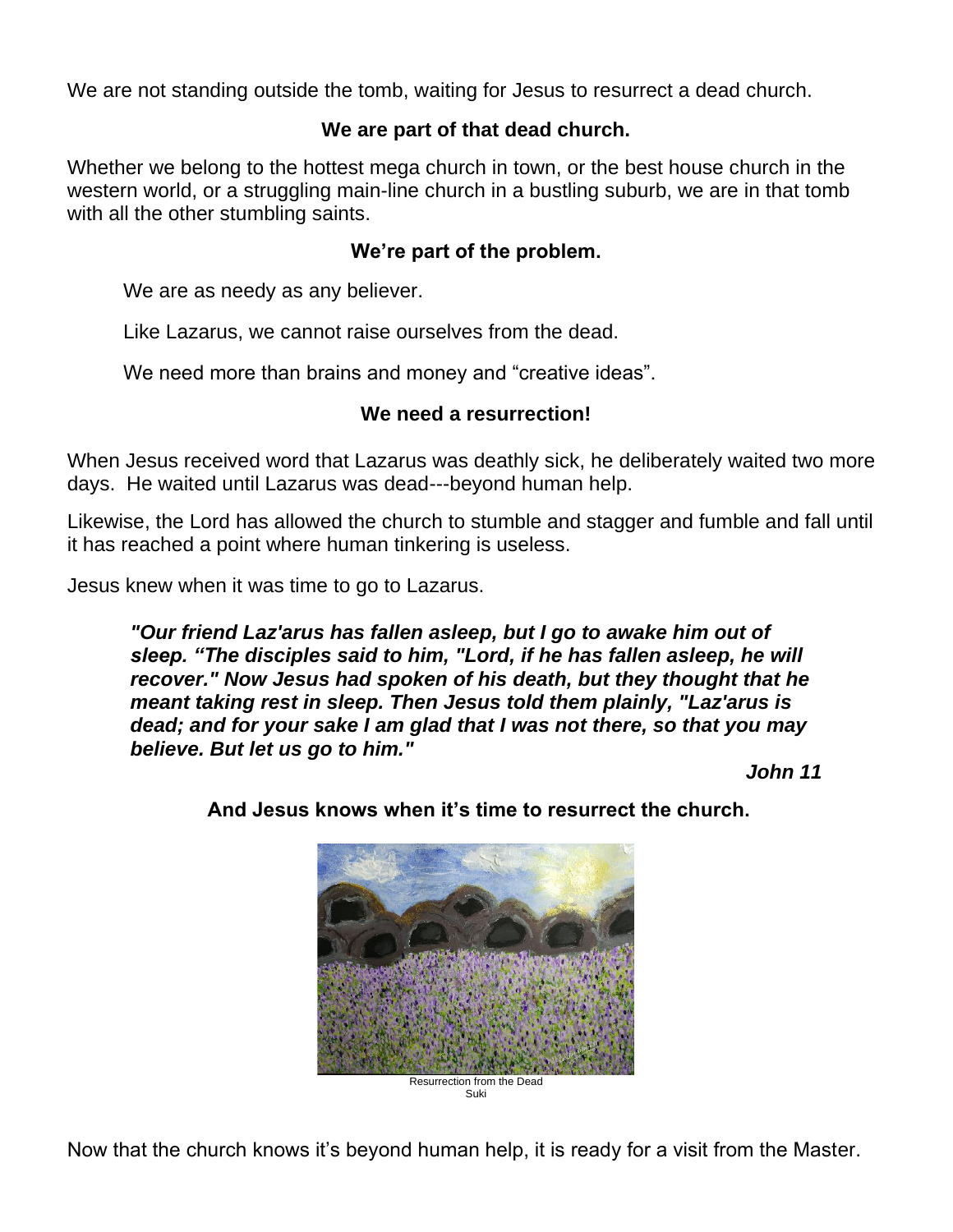#### **We answer when he says, "Come out!"**

#### *"I know your works; you have the name of being alive, and you are dead.*

*Awake, and strengthen what remains and is on the point of death, for I have not found your works perfect in the sight of my God."*

#### *Revelation 3*

From deep in that tomb, from far away in the region of the dead, he heard the words,



# **"Lazarus! Come out!"**

Unbind Me Lauren Wright Pittman

Suddenly the power of the world to come flooded that cold corpse, burned away all sickness and death, stood him on his feet and nudged him toward the mouth of the tomb.

We are beginning to hear what Lazarus heard.

And, like Lazarus, we will find ourselves on our feet and moving toward the light.

*"Awake, O sleeper, and arise from the dead, and Christ shall give you light."*

*Ephesians 5*



Lauren Wright Pittman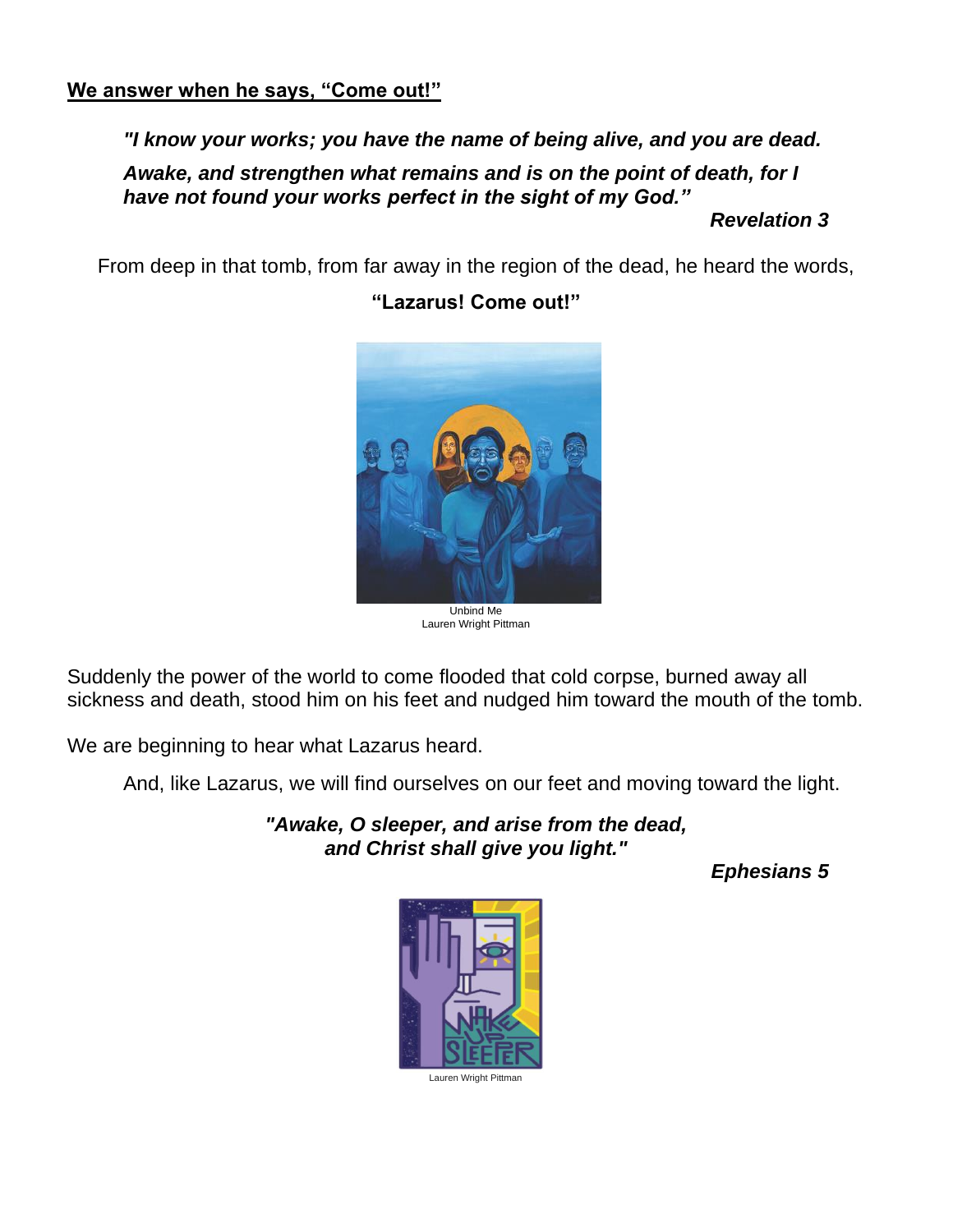# **We shake off our grave clothes, and live by his power.**

The dead man came out, his hands and feet bound with bandages, and his face wrapped with a cloth.

#### *Jesus said to them, "Unbind him, and let him go."*

*John 11*

Lazarus was wrapped in those grave clothes---death and the past were still clinging to him. And now the Lord says, "Unbind him, and let him go," to the angel of the resurrected church. All the extras that have wrapped themselves around the church over the centuries are now to be torn away like useless grave clothes.

Doctrines that have nothing to do with the call of the Lord.

Traditions that have no connection to the Kingdom of God.

Disciplines that detract from our simple obedience.

Forms of worship that dull our eyes and ears to the HOLY.

"Prophesies" which deviate from the clear warnings of the Master.

# **These grave clothes are now to be shaken off and pulled away.**



The church that comes out of that tomb is the church Jesus will send into the world with the final Kingdom Call.

"*Then they will deliver you up to tribulation, and put you to death; and you will be hated by all nations for my name's sake. And then many will fall away, and betray one another, and hate one another. And many false prophets will arise and lead many astray. And because wickedness is multiplied, most men's love will grow cold. But he who endures to the end will be saved. And this gospel of the kingdom will be preached throughout the whole world, as a testimony to all nations; and then the end will come."*